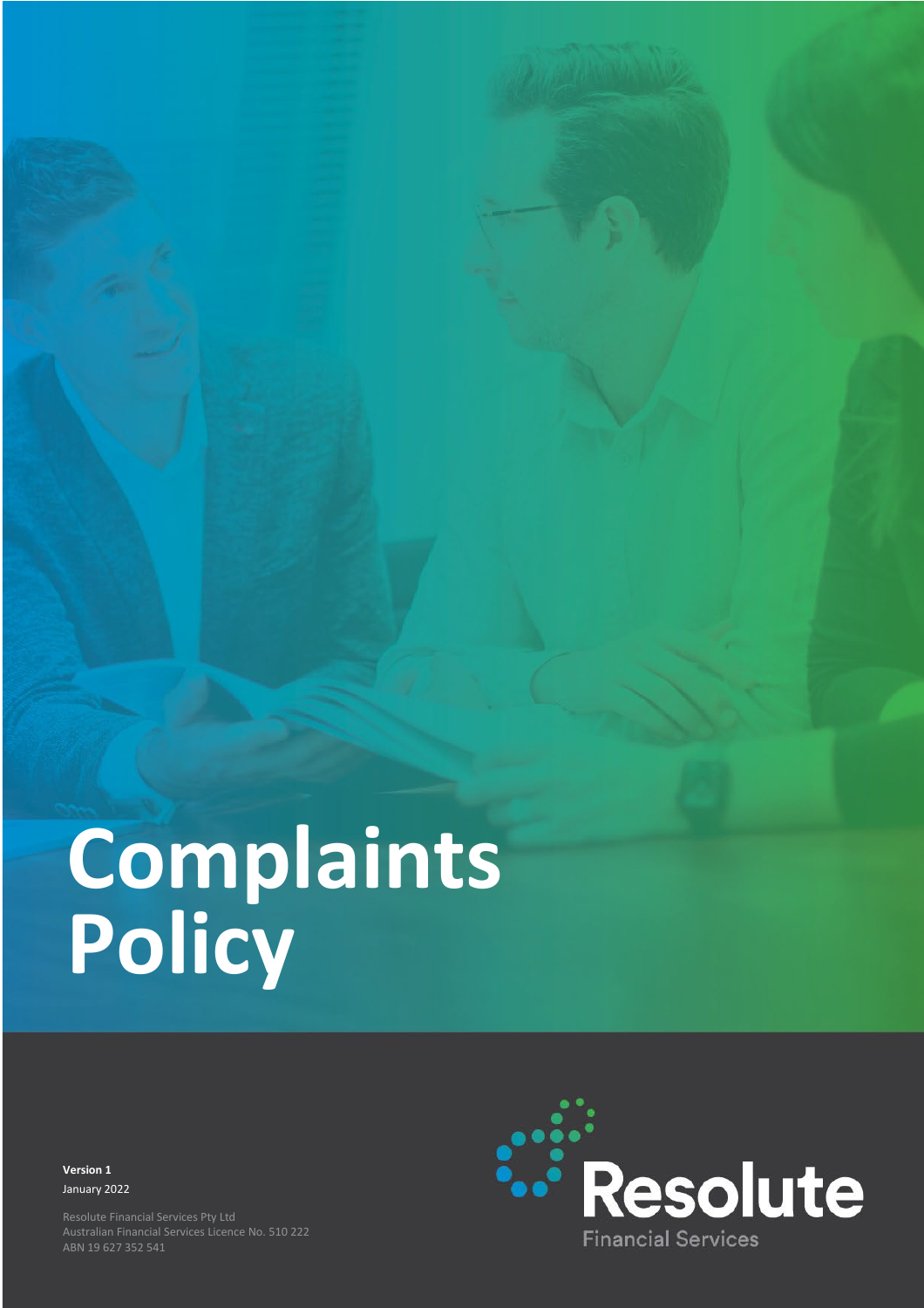# **Complaints Policy**

Resolute Financial Services Pty Ltd and our representatives (**we, our** or **us**) value your feedback.

We understand that issues might arise from time to time that can cause our clients' dissatisfaction. If at any time you are dissatisfied with us or our services, please contact and provide us with your concerns and feedback, and allow us the opportunity to remedy the matter where this is appropriate and possible.

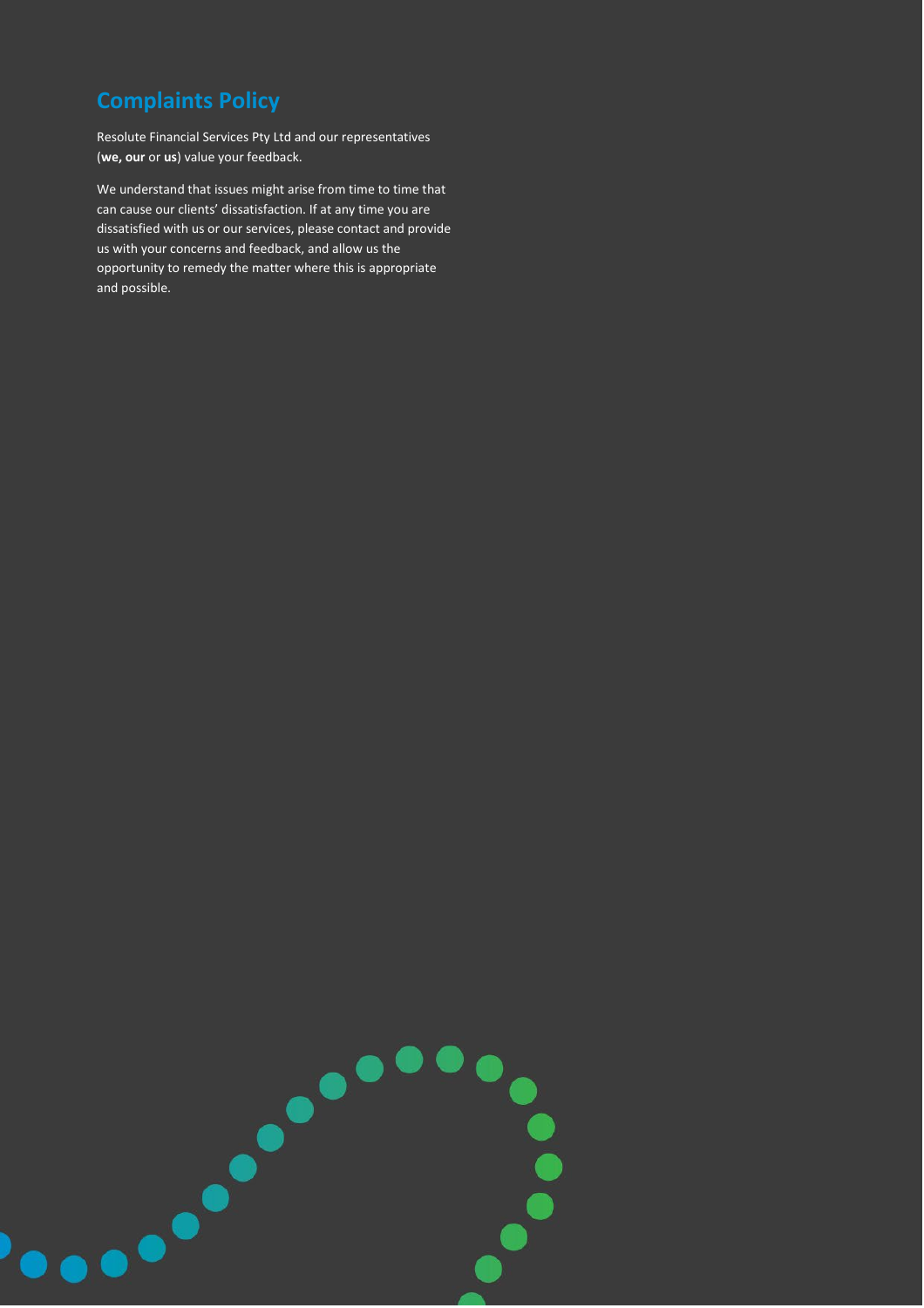## **How to Make a Complaint**

You can provide us withyour feedback or complaint by contacting us as follows:

#### Complaints Officer: Steve Esnouf



Suite 412, 89 High Street, Kew Victoria 3101

PO Box 14, Ivanhoe Victoria 3079

(03) 9853 5375

steve@resoluteprivate.com.au

Whichever lodgement method you choose to lodge your complaint, please provide us withyour full name, contact details and as many details as possible regarding your complaint.

If you are experiencing difficulties and need additional assistance or support in lodging your complaint, please contact our Complaints Officer, who will help you work through our complaints process.

## **How Will We Treat Your Complaint?**

When we receive your complaint, we will:

- Acknowledge your complaint within one business day of receipt or as soon as reasonably practicable;
- Assess and investigate the matter(s) raisedin hyour complaint;
- Keep you informed of the progress of your complaint at key stages of the complaints handling process; and
- Provide you with a written response that will explain our investigation, decision, and reasonsfor our decisions once our investigation is complete.

## **How Long Will It Take Us to Treat Your Complaint?**

Generally, we will provide you with a response no later than 30 calender days after receiving your complaint.

In some cases, a different time frame may apply where the resolution of your complaint is particularly complex, or there are circumstances beyond our control causing complaint management delays. Where this is the case, we will provide you with a delay notification which will inform you of the reasons for the delay and your rights to escalate the atter to the Australian Financial Complaints Authority (**AFCA**) if you are dissatisfied.

### **How to Access and Contact AFCA**

Resolute Financial Services Pty Ltd is a member of AFCA. AFCA is an independent dispute resolution scheme available to consumers. If we have not resolved your complaint to your satisfaction or issue you with a delay notification, you can lodge your complaint with AFCA.

AFCA contact details are:

Postal address: GPO Box 3, Melbourne Vic 3001 Telephone: 1800 931 678 (free call) E-mail: info@afca.org.au Web Address: www.afca.org.au